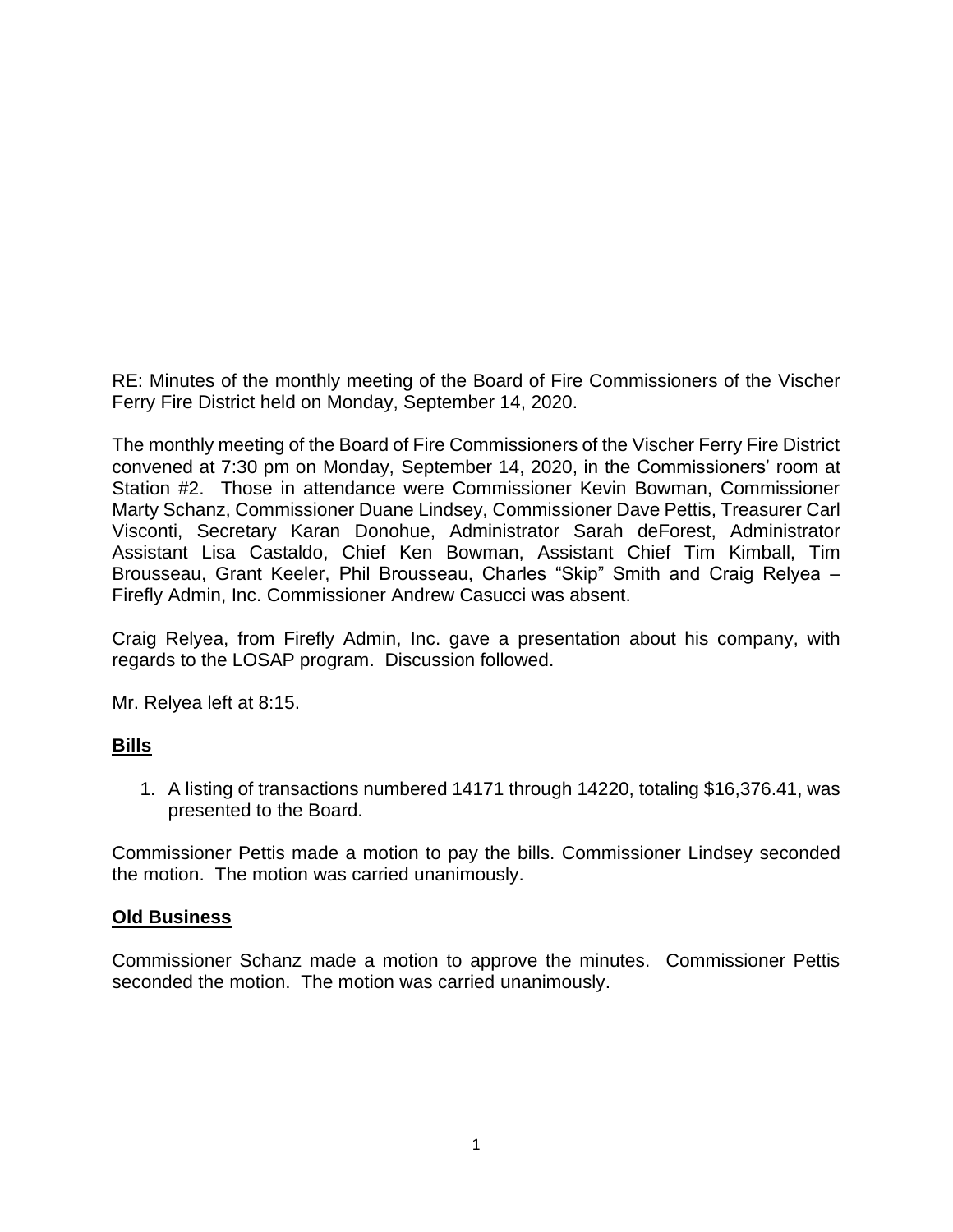# **Treasurer's Report**

- 1. Bank statements, account reconciliations and check images for August 2020 and the listing of transactions approved and paid in August 2020 were given to Commissioner Bowman for verification.
- 2. Bank statements, account reconciliations and check images for July 2020 were returned to the Treasurer.
- 3. Treasurer Visconti presented the Proposed Budget for 2021 as developed in the August budget workshop. Commissioner Schanz made a motion to adopt the Proposed Budget for 2020. Commissioner Lindsey seconded the motion. The motion was carried unanimously.

Commissioner Pettis made a motion to accept the Treasurer's report. Commissioner Schanz seconded the motion. The motion was carried unanimously.

## **Chief's Report**

- 1. Commissioner Pettis made a motion to purchase the following:
	- a. Three (3) textbooks for Firefighter 1 class @ \$96 each for a total of \$288.
	- b. Six (6) sets of gear  $@$  \$2,888.50 each and six (6) helmets  $@$  \$242 each from Garrison Fire & Rescue Corp. Total cost of \$18,783 is based on NYS contract PC 67935 as specified in Garrison quote #23232 dated 09-09-20. Commissioner Schanz seconded the motion. The motion was carried unanimously.
- 2. Commissioner Pettis made a motion to approve the following:
	- a. M-624 to the training tower for a FF1 class on October 5<sup>th</sup>.
	- b. ETA-625 for FF1 support at the training tower on October  $5<sup>th</sup>$ , 19<sup>th</sup>, and November 12<sup>th</sup>.

Commissioner Schanz seconded the motion. The motion was carried unanimously.

## **Administrator's Report**

- 1. Members are still working on on-line courses.
- 2. The Company is looking to hold a BBQ fundraiser on Tuesday, October 13, 2020 at Station #2. Commissioner Schanz made a motion to approve the fundraiser on October 13, 2020. Commissioner Pettis seconded the motion. The motion was carried unanimously.
- 3. The Inspection dinner will be Thursday, November 19, 2020 at the Bears restaurant.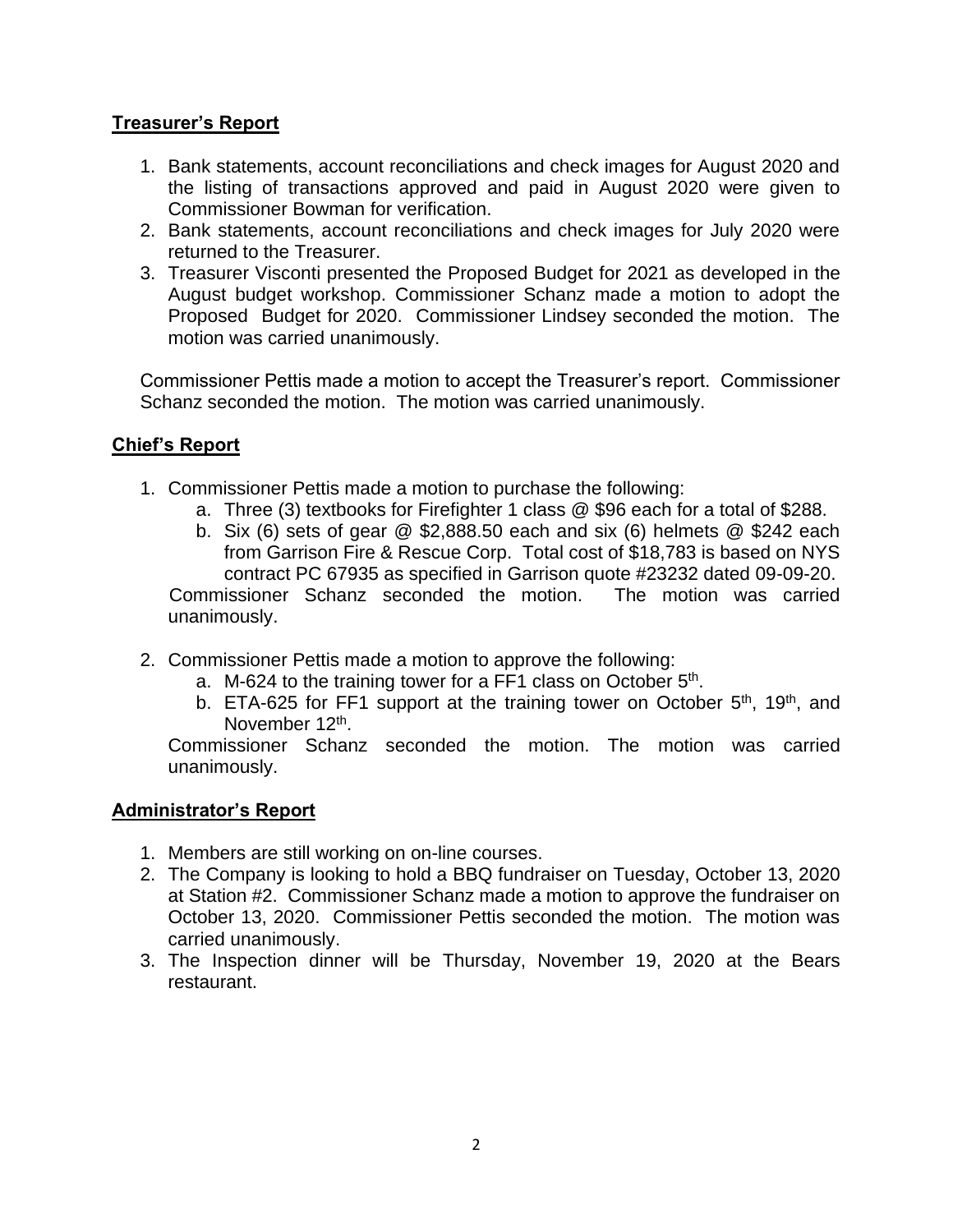# **Administrative Assistant**

- 1. The hall will remain closed until at least the first of the year at the earliest or until we are allowed to use it again.
- 2. The docks at the boat launch will be pulled this month.
- 3. The remainder of the Administrative Assistant's report is attached to the minutes.

#### **New Business**

- 1. Received the following from UBS:
	- a. Client statement for August 2020.
	- b. Confirmations

## **Miscellaneous**

- 1. Skip Smith presented a proposal for opening up the firefighters' room. Commissioner Schanz made a motion to open the firefighters' room and members will abide by rules. Any infractions and the room will be closed. Commissioner Pettis seconded the motion. The motion was carried unanimously.
- 2. There has been an inquiry from Oregon concerning ETA-622. The fires have been consuming the apparatus in California, Oregon and Washington.
- 3. We will be going out to bid for a new heating system at Station #2.
- 4. There have been no communications concerning the grant for the extrication tools.
- 5. There was discussion on the phone lines. Some are unusable.
- 6. There will be a meeting with Toyne on Monday, September 21<sup>st</sup>.

# **Executive Session**

Commissioner Schanz made a motion to go into Executive Session for the purpose of discussing the medical, financial, credit or employment history of a particular person or matter leading to the appointment, employment, promotion, demotion, discipline, suspension, dismissal or removal of a particular person. Commissioner Pettis seconded the motion. The motion was carried unanimously.

Commissioner Schanz made a motion to come out of Executive Session. Commissioner Lindsey seconded the motion. The motion was carried unanimously.

# **Adjournment**

Commissioner Pettis made a motion to adjourn. Commissioner Lindsey seconded the motion. The motion was carried unanimously. The meeting was adjourned at 9:45 pm. The next meeting will be Monday, October 12, 2020 at 7:30 pm in the Commissioners' room at Station #2.